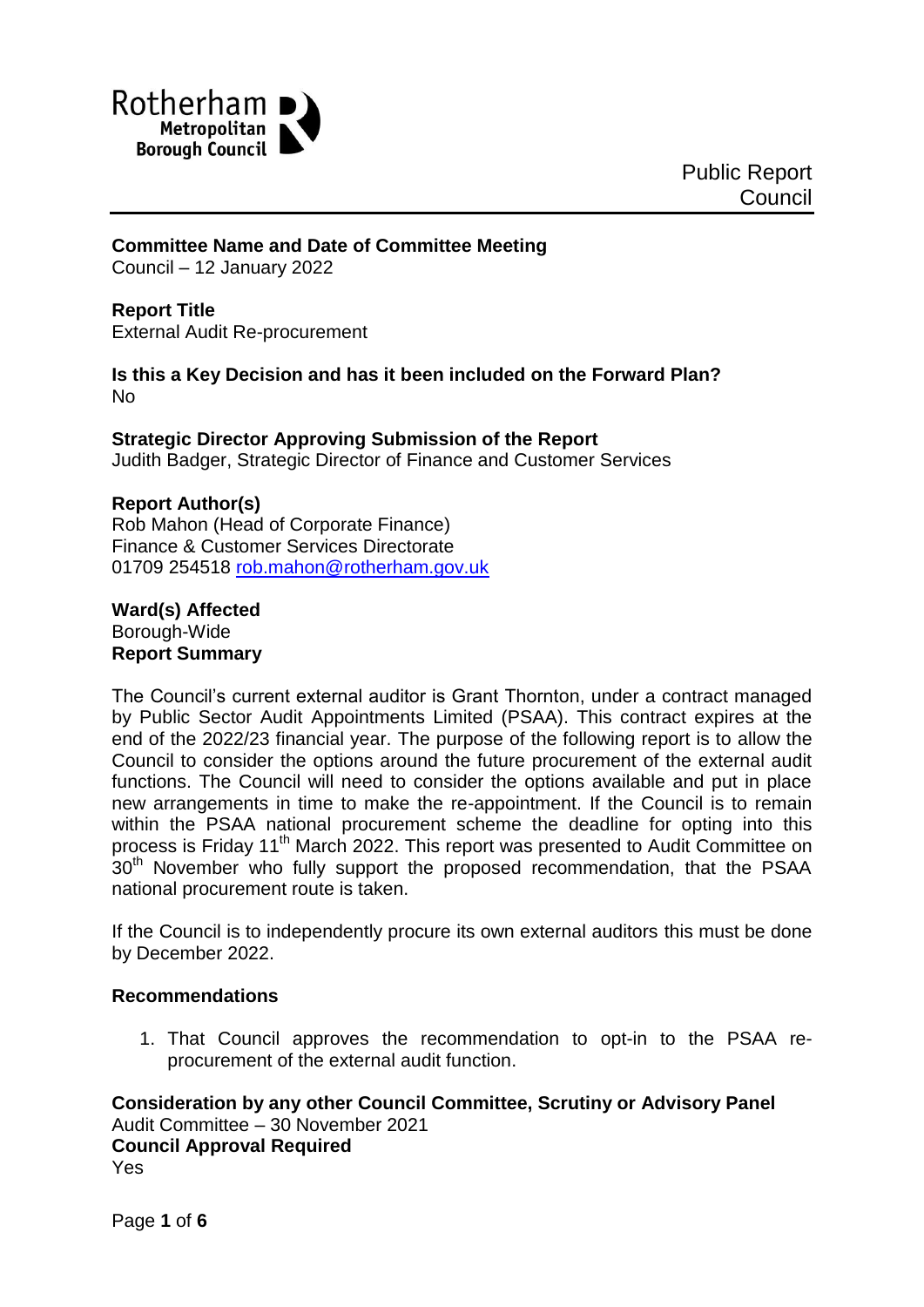# **Exempt from the Press and Public**

No

# **1. Background**

- 1.1 The external auditors of the Council's 2023/24 accounts have to be appointed by the end of December 2022. The secretary of state has confirmed PSAA in the role of the appointing person for eligible principal bodies for the period commencing April 2023. A formal invitation has been received by the Council to opt into these arrangements which will cover the five consecutive financial years beginning 1<sup>st</sup> April 2023. It should be noted that Grant Thornton would remain the Council's external auditor for the 2022/23 accounts.
- 1.2 In order to join the national scheme, the Council has to formally accept the invitation by Friday  $11<sup>th</sup>$  March 2022. The decision to accept the invitation must be made by the members of the authority meeting as a whole i.e. Full Council.

# **2. Key Issues**

- 2.1 There are a number of options available to the Council when appointing new auditors.
	- It can continue to take part in the national procurement undertaken by PSAA
	- Procure individually
	- Seek to carry out a joint procurement along with (probably) neighbouring local authorities and / or Sheffield City Region (SCR).
- 2.2 In conjunction with around 98% of all local authorities, the Council opted-in to the national procurement arrangement run by Public Sector Audit Appointments (PSAA) in 2017, covering the audits of the Council's 2018/19 to 2022/23 accounts.

### **Procurement through PSAA**

- 2.3 The procurement through the PSAA has the following advantages.
	- transparent and independent auditor appointment via a third party;
	- the best opportunity to secure the appointment of a qualified, registered auditor;
	- appointment, if possible, of the same auditors to bodies involved in significant collaboration/joint working initiatives, if the parties believe that it will enhance efficiency;
	- on-going management of any independence issues which may arise;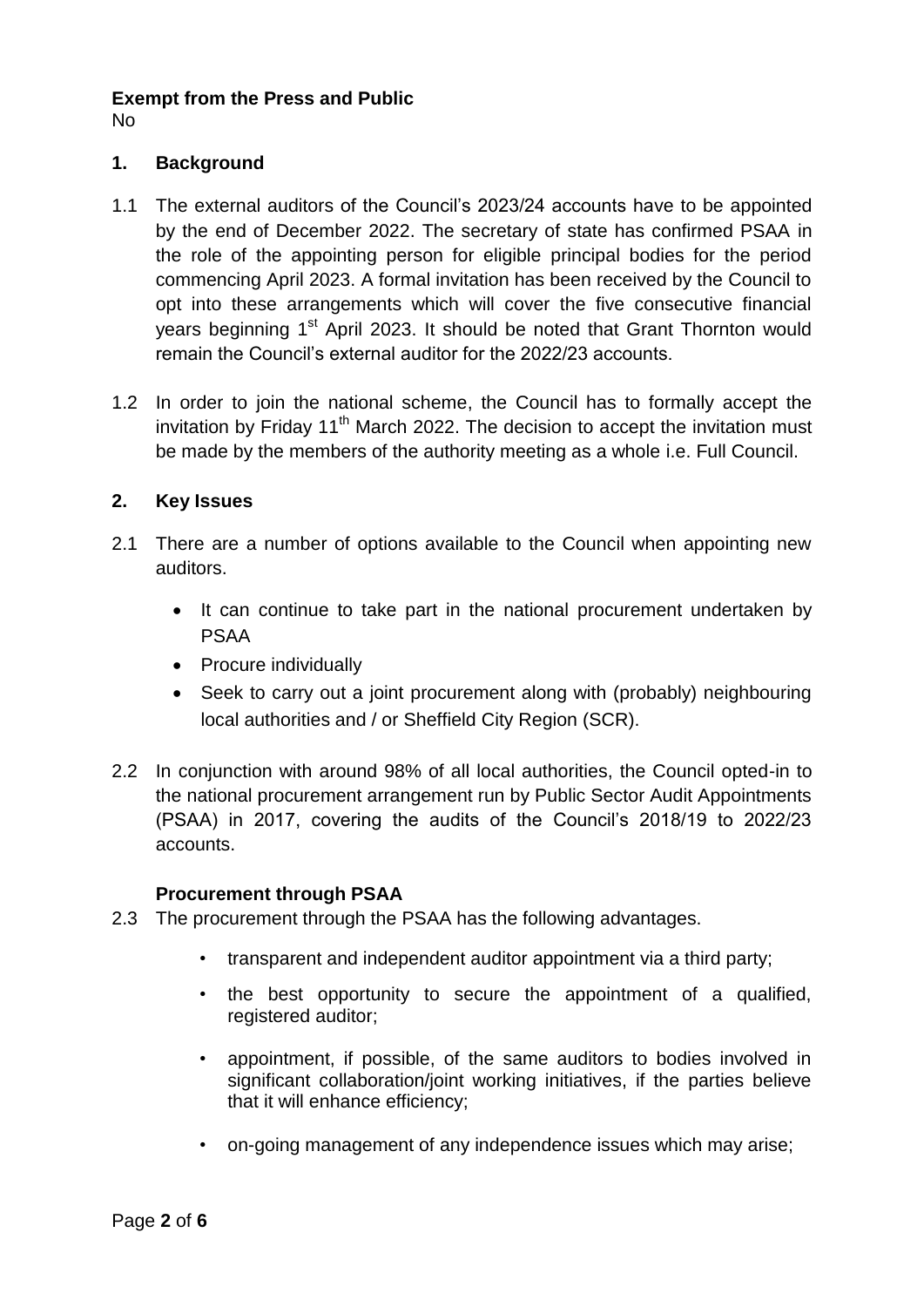- access to a specialist PSAA team with significant experience of working within the context of the relevant regulations to appoint auditors, managing contracts with audit firms, and setting and determining audit fees;
- a value for money offer based on minimising PSAA costs and distribution of any surpluses to scheme members - in 2019 the PSAA returned a total £3.5million to relevant bodies and more recently a further distribution of £5.6m was announced in August 2021;
- collective efficiency savings for the sector through undertaking one major procurement as opposed to a multiplicity of smaller procurements;
- avoids the necessity for local bodies to establish an auditor panel and undertake an auditor procurement, enabling time and resources to be deployed on other pressing priorities;
- updates from PSAA to Section 151 officers and Audit Committee Chairs on a range of local audit related matters to inform and support effective auditor-audited body relationships; and

concerted efforts to work with other stakeholders to develop a more sustainable local audit market.

2.4 A potential disadvantage of procuring through the PSAA is that Individual elected members will have less opportunity for direct involvement in the appointment process other than through the LGA and/or stakeholder representative groups.

# **Procure Individually.**

2.5 Legislation requires that to procure individually the Council must set up an Auditor Panel. The Panel must consist of wholly or a majority of independent members as defined by the Act and must be chaired by an independent member. Independent members for this purpose are independent appointees, this excludes current and former elected members (or officers) and their close families and friends. This means that elected members will not have a majority input in assessing bids and choosing to which firm to award the contract for the Council's external audit. The new independent auditor panel would be responsible for selecting the auditor.

### *Advantages/benefits*

Setting up an auditor panel allows the Council to take maximum advantage of the new local appointment regime and have some local input to the decision.

#### *Disadvantages/risks*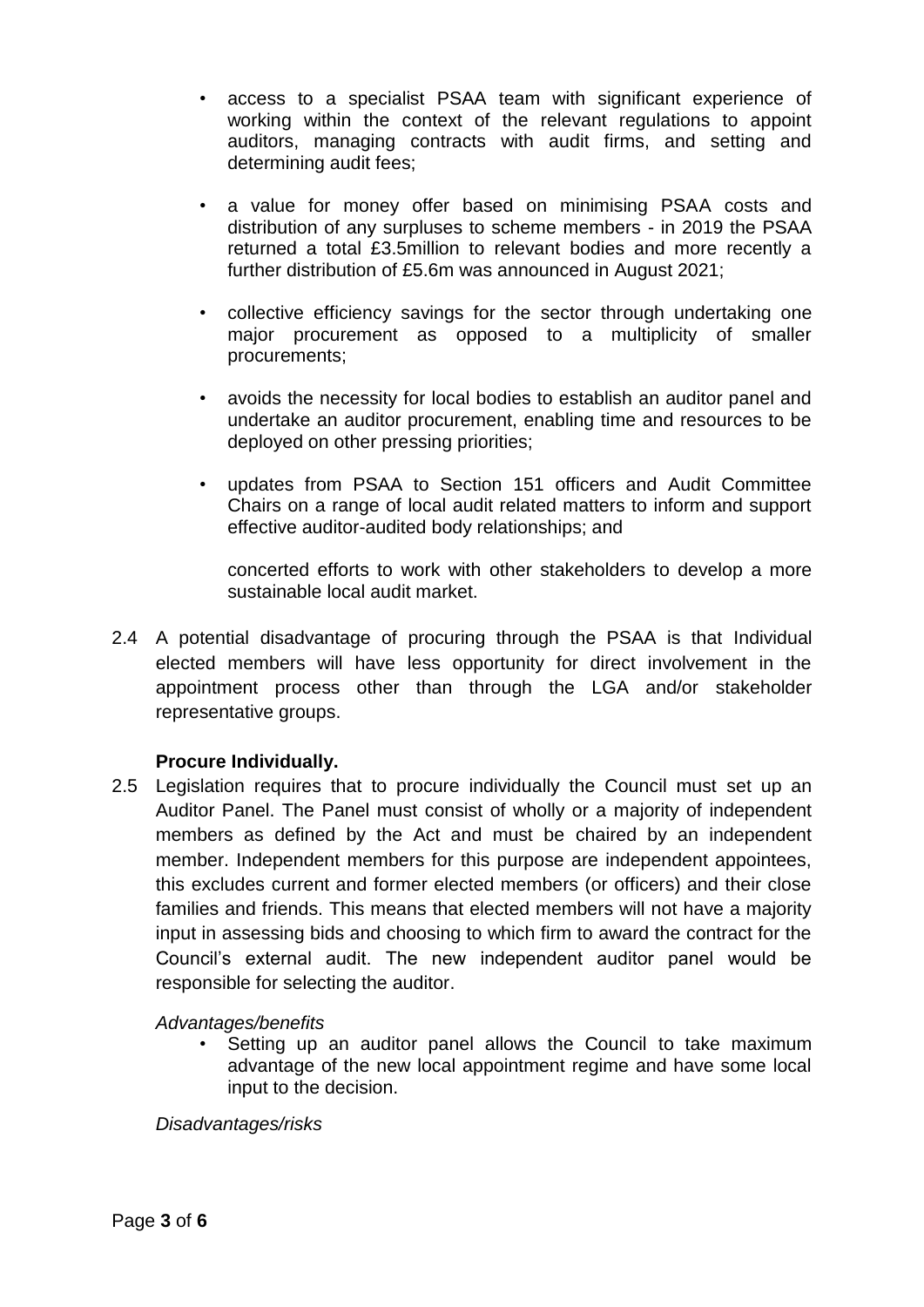- Recruitment and servicing of the Auditor Panel, running the bidding exercise and negotiating the contract is estimated by the LGA to cost in the order of £15,000 plus on-going expenses and allowances.
- The Council will not be able to take advantage of the benefits of scale and reduced fees that could be available through joint or national procurement contracts.
- The assessment of bids and decision on awarding contracts will be taken by independent appointees and not solely by elected members. Hence our members do not control the process or appointment.
- The external audit market has become very challenging, with firms unable to recruit staff. Often audited bodies nationally in the public and private sector have found that they have at most one bidder for their audit. Consequently single-procurement risks having very little or no choice of audit provider.

### **Joint Procurement**

2.6 The Act enables the Council to join with other authorities to establish a joint auditor panel. Again, this will need to be constituted of wholly or a majority of independent appointees (members). Further legal advice will be required on the exact constitution of such a panel having regard to the obligations of each Council under the Act, and the Council would need to liaise with other public authorities locally to assess the appetite for such an arrangement. Soundings with other local authorities so far have indicated that they are not keen to opt for a joint procurement, as they doubt the benefits would be worth the additional time and procurement costs needed.

### *Advantages/benefits*

- The costs of setting up the panel, running the bidding exercise and negotiating the contract will be shared across a number of authorities.
- There is greater opportunity for negotiating some economies of scale by being able to offer a larger combined contract value to the firms.

### *Disadvantages/risks*

- The decision-making body will be further removed from local input, with potentially no input from elected members where a wholly independent auditor panel is used, or possibly only one elected member representing each council, depending on the constitution agreed with the other bodies involved.
- There will be the usual delays and time needed to negotiate and agree joint provision with other LA bodies, with the danger if agreement is not met, that the Council is then too late to opt-in to the PSAA arrangements.
- The choice of auditor could be complicated if individual councils have independence issues. An independence issue occurs where the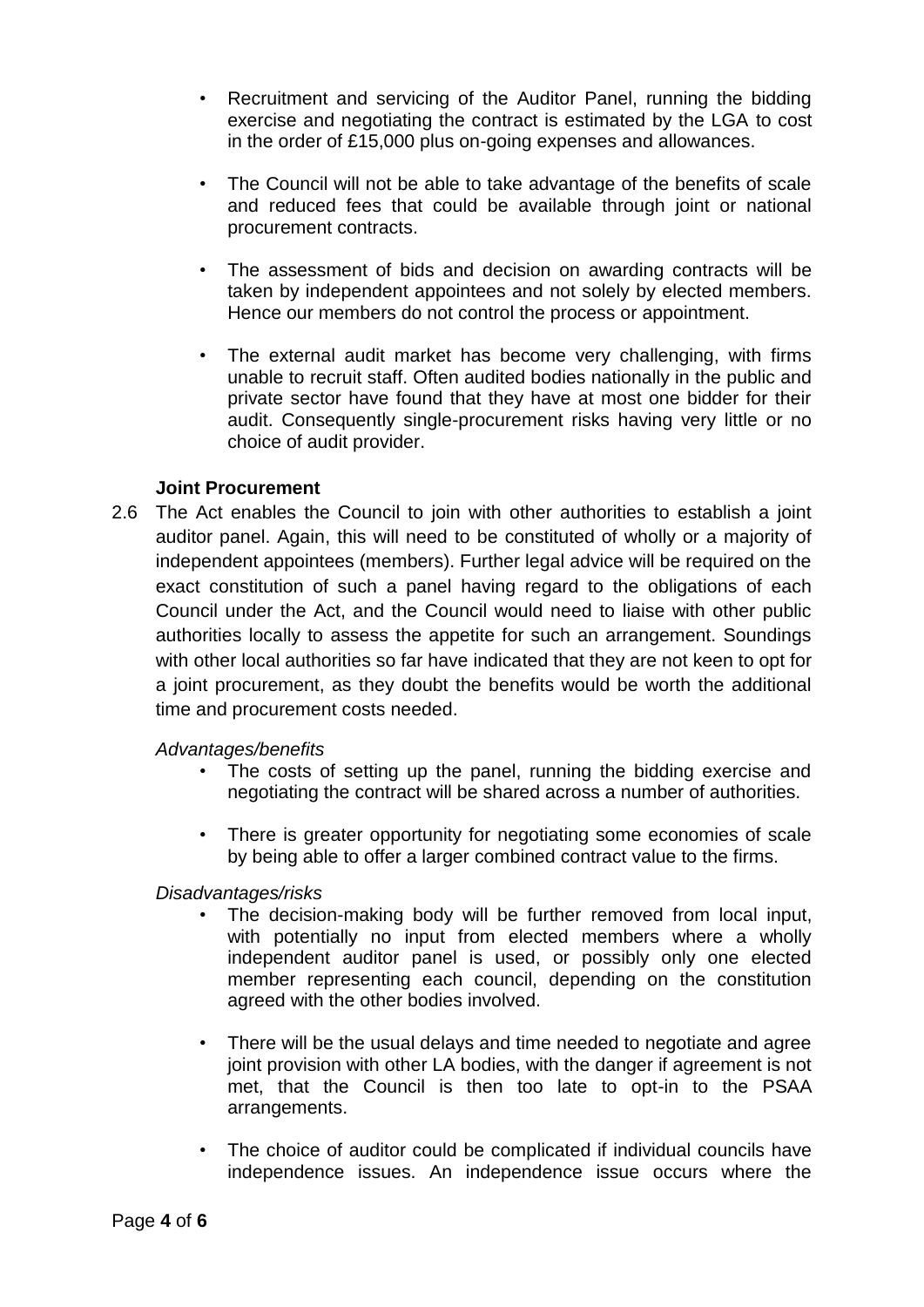auditor has recently or is currently carrying out work, such as consultancy or advisory work for a council. Where these issues occur, some auditors may be prevented from being appointed by the terms of their professional standards. There is a risk that if the joint auditor panel choose a firm that is conflicted for this Council, then the Council may still need to make a separate appointment with all the attendant costs and loss of economies possible through joint procurement.

- The problems in obtaining a range of auditing firms prepared to bid, as discussed under Option Two, are unaltered by this arrangement.
- Lack of enthusiasm for this approach from other LAs contacted.

# **Recommended option**

2.7 For the last procurement exercise, after considering the above factors, the Council decided that opting in to the PSAA national procurement exercise was the best approach. 98% of other local authorities (and Fire, Police etc bodies) decided likewise, so PSAA was the overwhelming choice of the sector. There have been some frustrations arising from this decision, as the scope of external audits has been increasing and with it the cost of the audit to the Council. However, given the current fragility of the audit market, the considerable time and effort involved in tendering individually or in a small group, the additional demonstrable independence of the national process, and the benefits of acting as a collective sector in the audit market, it is the view of officers, supported by Audit Committee, that the Council should again opt-in to the PSAA process.

# **3. Options considered and recommended proposal**

3.1 The options considered have been addressed in section 2 of this report.

# **4. Consultation on proposal**

4.1 The Council has liaised with other local authorities within South Yorkshire to assess their approach and any appetite for a joint procurement exercise. However, all parties feel that the potential benefits of the PSAA arrangement, the lack of resources and the cost of another approach being taken mean that a PSAA engagement is the option of choice across the region.

# **5. Timetable and Accountability for Implementing this Decision**

5.1 The deadline for opting into the PSAA national scheme for appointing auditors is Friday  $11^{th}$  March 2022.

### **6. Financial and Procurement Advice and Implications**

6.1 There are no financial implications arising from the recommendations set out in this report, other than the normal ongoing costs of paying for the subsequent external audits.